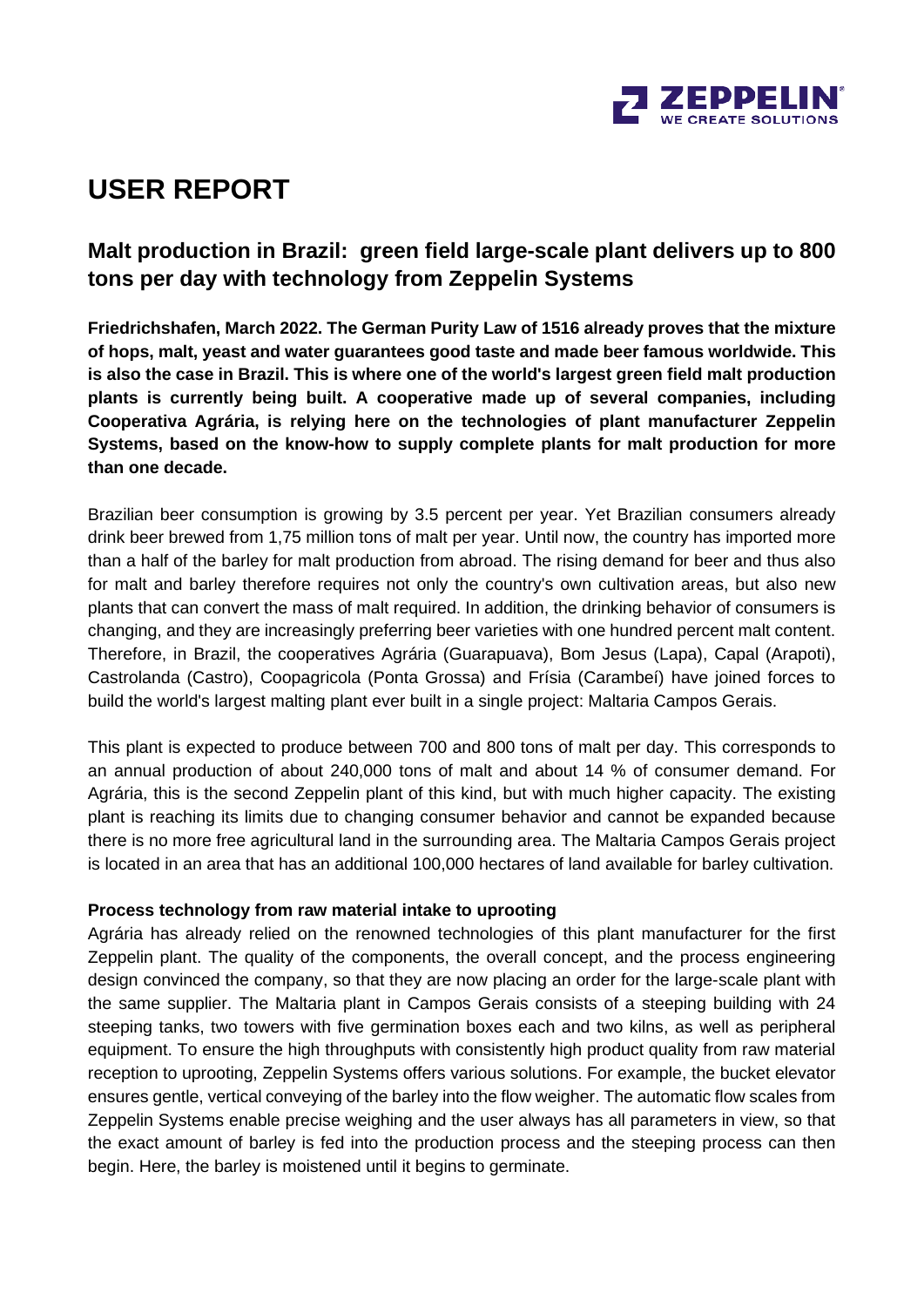

#### **Germination and kilning - high quality and efficiency thanks to sophisticated technologies**

Germination is a fundamental process step in every malting plant. The Maltaria Campos Gerais plant has ten round germination boxes distributed over two 65-meter-high concrete towers, each with a diameter of 30.5 meters and a capacity of 400 tons of barley. This Zeppelin technology ensures the handling of large volumes, which is elementary for Agrária, since the large plant will produce malt 365 days a year. In the germination plant, the barley is continuously moistened by air flowing through and ensuring that the barley does not dry out.

In addition, there are two circular kilns with a diameter of 40 meters and a capacity of 400 tons of barley. The kilns are located in adjacent buildings. When it comes to roasting, Agrária relies on highperformance equipment from Zeppelin Systems - this makes it possible to generate differentiated taste and visual profiles and thus specifically influence the character of the final product. Between the two kilns, a heat recovery system and automation solutions are used to ensure an extremely efficient process.

All in all, the high quality of the components and smooth running of the individual process steps are elementary for the Maltaria Campos Gerais plant. This is because the breweries have already planned several large orders in Brazil, which are currently ensuring full capacity utilization of the plant.

#### **Sustainable management for environmentally friendly production**

In addition to efficiency and profitability, sustainability is a high priority at Agrária. For this reason, the plant has heat exchangers to recover the heat generated in production. This achieves energy savings up to 20 percent. In addition, the technology used reduces water consumption. Investing in the topic of sustainability primarily generates good partnerships internationally, as the customers large global corporations - also place a strong focus on this topic. Cooperativa Agrária is listed with the Sustainable Agriculture Initiative Platform (SAI) and ranked with 20% Gold and 80% Silver level. SAI is committed to building a sustainable agricultural sector and emphasizes strong as well as secure supply chains.

Authors: Julia Meyn, Marketing Team Leader Ricardo Borges dos Santos

Captions:

Maltaria\_300dpi: The plant *Maltaria Campos Gerais produces between 700 and 800 tons malt per day* 

Malztrockung\_300dpi: *Malt drying in kilns with a capacity of 400 tons*

### **About Zeppelin Plant Engineering**

Zeppelin Systems is a global leader in plant engineering for the handling of high-quality bulk materials. With over 70 years of experience in process engineering and extensive knowledge in handling countless raw materials, Zeppelin Systems offers complete and reliable solutions. With 22 locations worldwide, the company supports its customers from plant design though implementation and provides all aftersales services locally, from a single source. At Zeppelin Systems, innovative